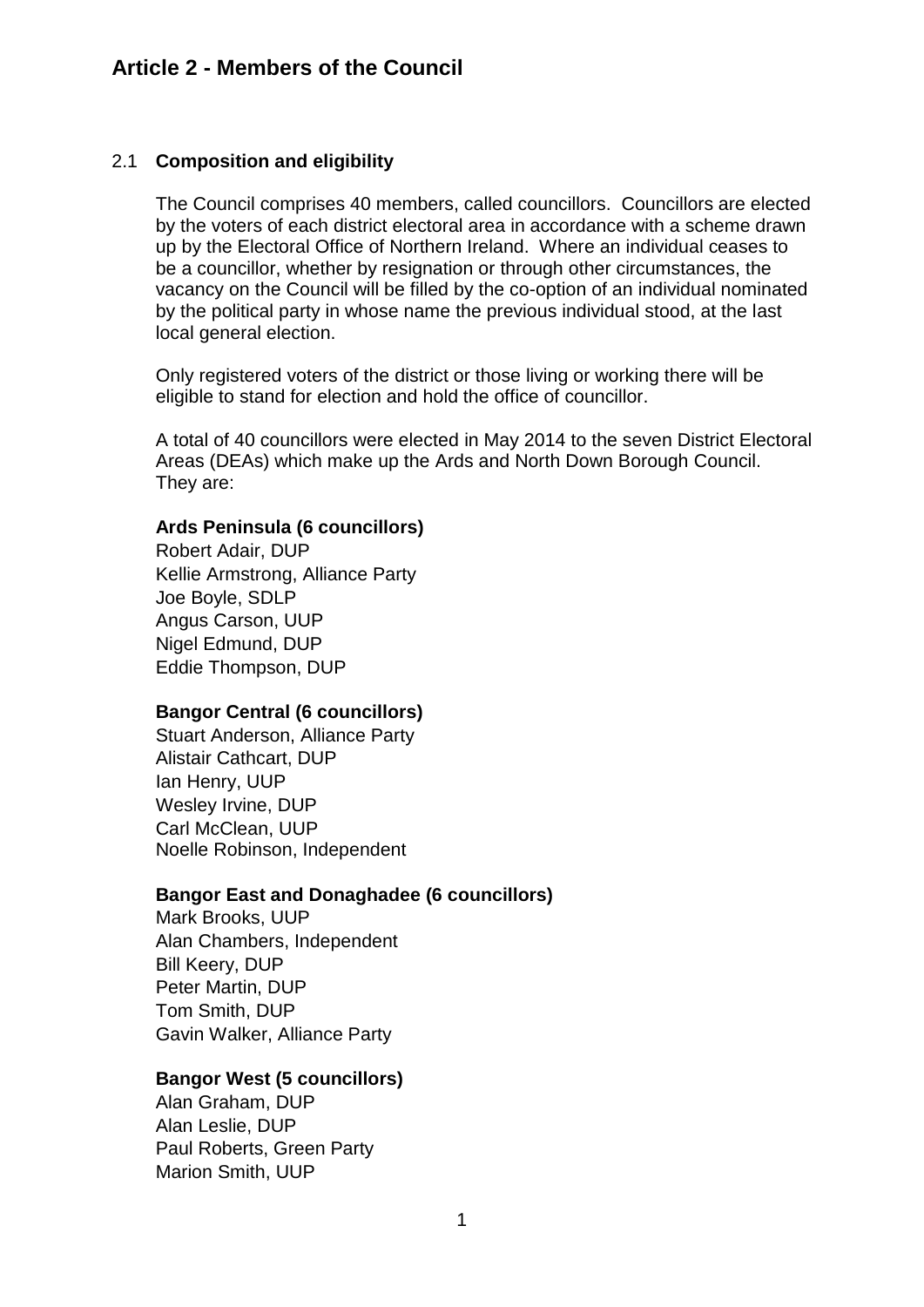# **Article 2 - Members of the Council**

Scott Wilson, Alliance Party

## **Comber (5 councillors)**

Stephen Cooper, TUV Trevor Cummings, DUP James Fletcher, UUP Robert Gibson, DUP Deborah Girvan, Alliance Party

## **Holywood and Clandeboye (5 councillors)**

Daniel Allen, UUP John Barry, Green Party Stephen Dunne, DUP Jennifer Gilmour, DUP Andrew Muir, Alliance Party

## **Newtownards (7 councillors)**

Naomi Armstrong-Cotter, DUP Catherine Ferguson, UUP Colin Kennedy, DUP Alan McDowell, Alliance Party Stephen McIlveen, DUP James Menagh, Independent Richard Smart, UUP

# 2.2 **Election and terms of Councillors and Aldermen**

The regular election of councillors and aldermen will be held on the first Thursday in May every four years. The next local government election is scheduled to be held in 2019. The term of office of councillors and aldermen will start on the fourth day after being elected and will finish on the fourth day after the date of the next regular election.

# 2.3 **Roles and duties of all Councillors**

#### Key roles

- (a) All councillors will have the following key roles:
	- (i) Councillors will collectively make policy and decisions including striking the district rate and be the ultimate policy-makers and carry out a number of strategic and corporate management functions.
	- (ii) Councillors will represent their communities and bring their views into the Council's decision-making process.
	- (iii) Councillors will deal with individual issues and act as an advocate for constituents in resolving particular concerns or grievances.
	- (iv) Councillors will balance different interests identified within the district